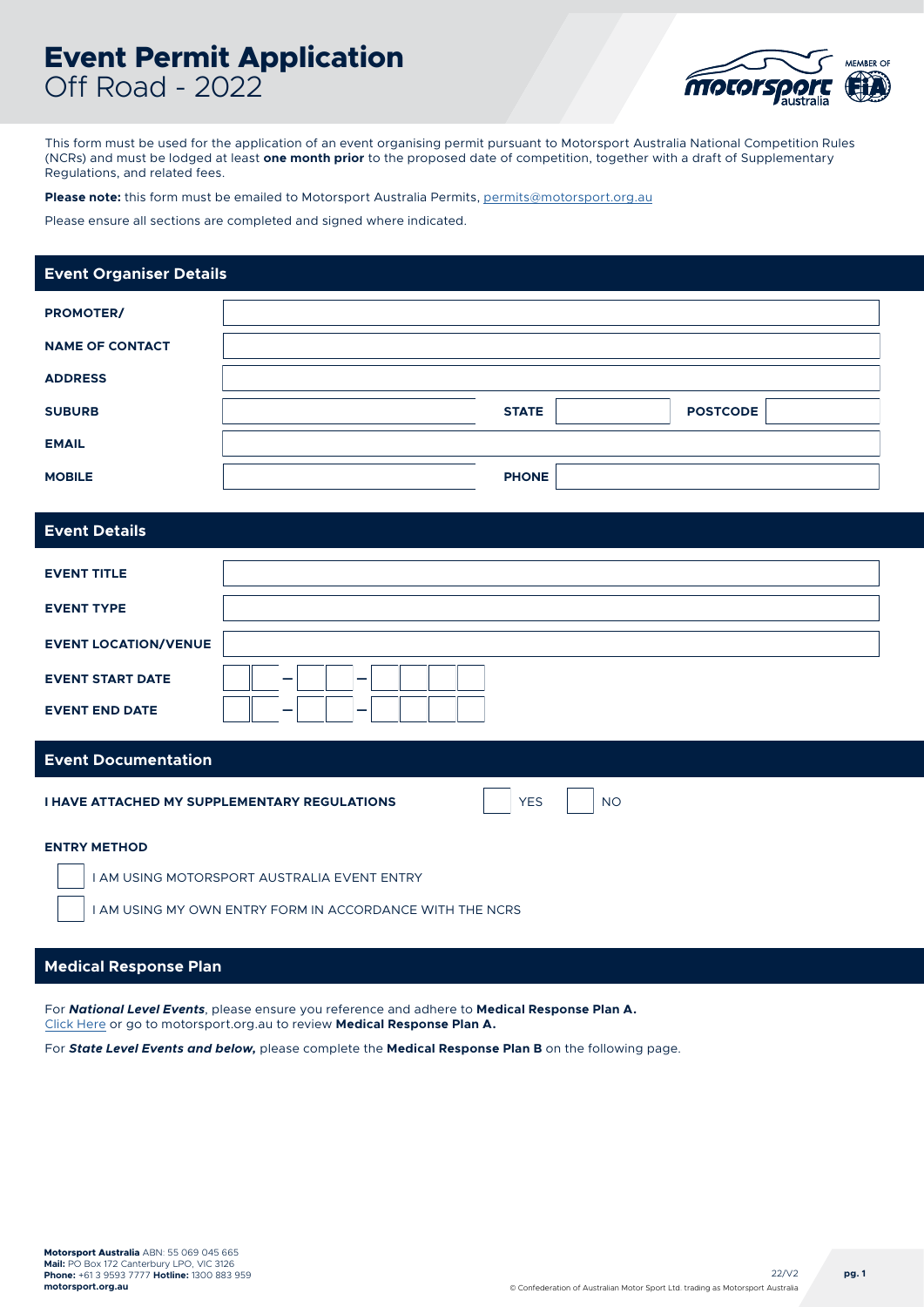## **Pro Forma Medical Response Plan**  B: Checklist



This Medical Response Plan B is only to be completed for *State Level Events and below.*

#### **Purpose**

The purpose of the Medical Response Plan is to describe the resources that are required (depending on the level and status of the event), the manner in which those resources will be brought into play and to provide vital information for communication in the case of an emergency.

### **Personnel**

| The nominated person to be in charge of emergency medical services, and who will be responsible to the |  |
|--------------------------------------------------------------------------------------------------------|--|
| Clerk of the Course, is:                                                                               |  |

| Name:                                                                                                        | Position:         |                         |
|--------------------------------------------------------------------------------------------------------------|-------------------|-------------------------|
| During the event, the above person will be stationed at:                                                     |                   |                         |
| In addition, the following personnel will be available to provide support: (Note - this section is optional) |                   |                         |
| Position:<br>(i.e. Doctor/Nurse, First Aid Officer, etc.)                                                    | Number available: |                         |
| Position:<br>(i.e. Doctor/Nurse, First Aid Officer, etc.)                                                    | Number available: |                         |
| During the event, the above person/s will be stationed at:                                                   |                   |                         |
| <b>Venue and Response Details</b>                                                                            |                   |                         |
| The venue has a permanent building that is or can be used as a designated medical centre?                    |                   | <b>YES</b><br><b>NO</b> |
| A Patient Transport vehicle will be provided?                                                                |                   | <b>YES</b><br><b>NO</b> |
| The above vehicle is authorised to transport on public roads under emergency conditions?                     |                   | <b>YES</b><br><b>NO</b> |
| The above vehicle will also act as the medical centre for this event?                                        |                   | <b>YES</b><br><b>NO</b> |
| The venue has mobile phone coverage?                                                                         |                   | <b>YES</b><br><b>NO</b> |
| A mobile phone will be used for emergency contact?                                                           |                   | <b>YES</b><br><b>NO</b> |
| The location of the medical centre (if one exists) is:                                                       |                   |                         |

The location of the Patient Transport Vehicle (if applicable) is:

#### **Communication**

The method of communication between the Clerk of the Course and the nominated person in charge of emergency medical services will be:

The method of communication to the personnel manning the Patient Transport Vehicle (if applicable) will be:

### **Operation**

When an incident occurs, the Clerk of the Course will make an assessment as to the requirement for medical attendance and will advise the Chief Medical Officer accordingly. Following initial asessment of the casualty, the Patient Transport Vehicle may be dispatched to the scene to provide further assistance. At this stage, further assistance may be requested from resources outside the venue (eg. 000).

**Motorsport Australia** ABN: 55 069 045 665 **Mail:** PO Box 172 Canterbury LPO, VIC 3126 **Phone:** +61 3 9593 7777 **Hotline:** 1300 883 959 **motorsport.org.au**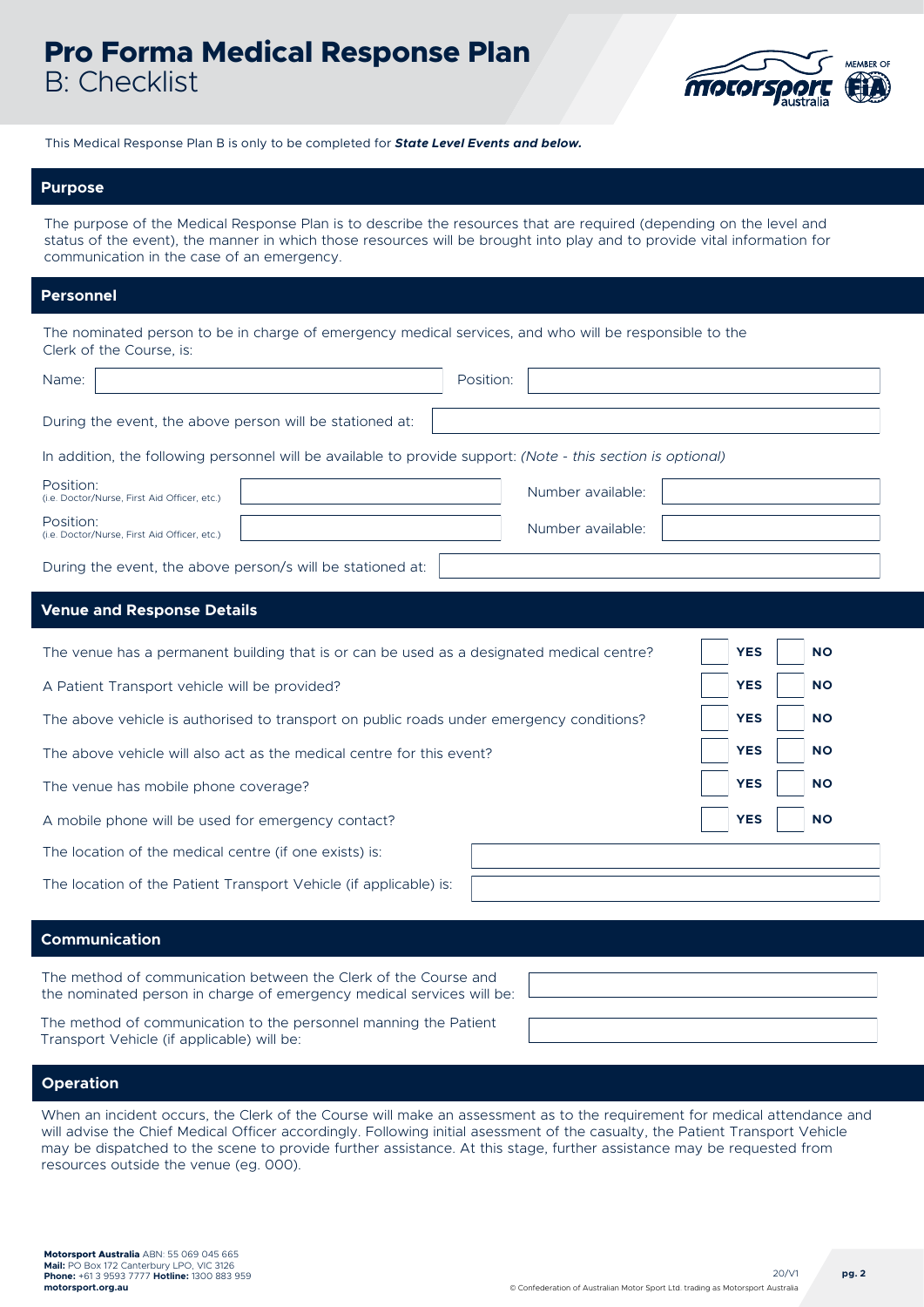### **Pro Forma Medical Response Plan**

B: Checklist



| <b>Other Details</b>       |                                                               |
|----------------------------|---------------------------------------------------------------|
| The venue is approximately | minutes by road to the nearest Hospital:                      |
| Name of hospital:          |                                                               |
| Address:                   |                                                               |
| Telephone number:          |                                                               |
|                            | The nearest qualified Medical Practitioner is:<br>located at: |
| Address:                   |                                                               |
| Telephone number:          |                                                               |

### **Emergency Telephone Numbers**

The following contact numbers are required to be noted in the space provided

| Ambulance, Police, Fire Services: 000,      |  |
|---------------------------------------------|--|
| Nearest Hospital with emergency facilities: |  |
| Motorsport Australia Emergency Contact:     |  |
| Mobile phone:                               |  |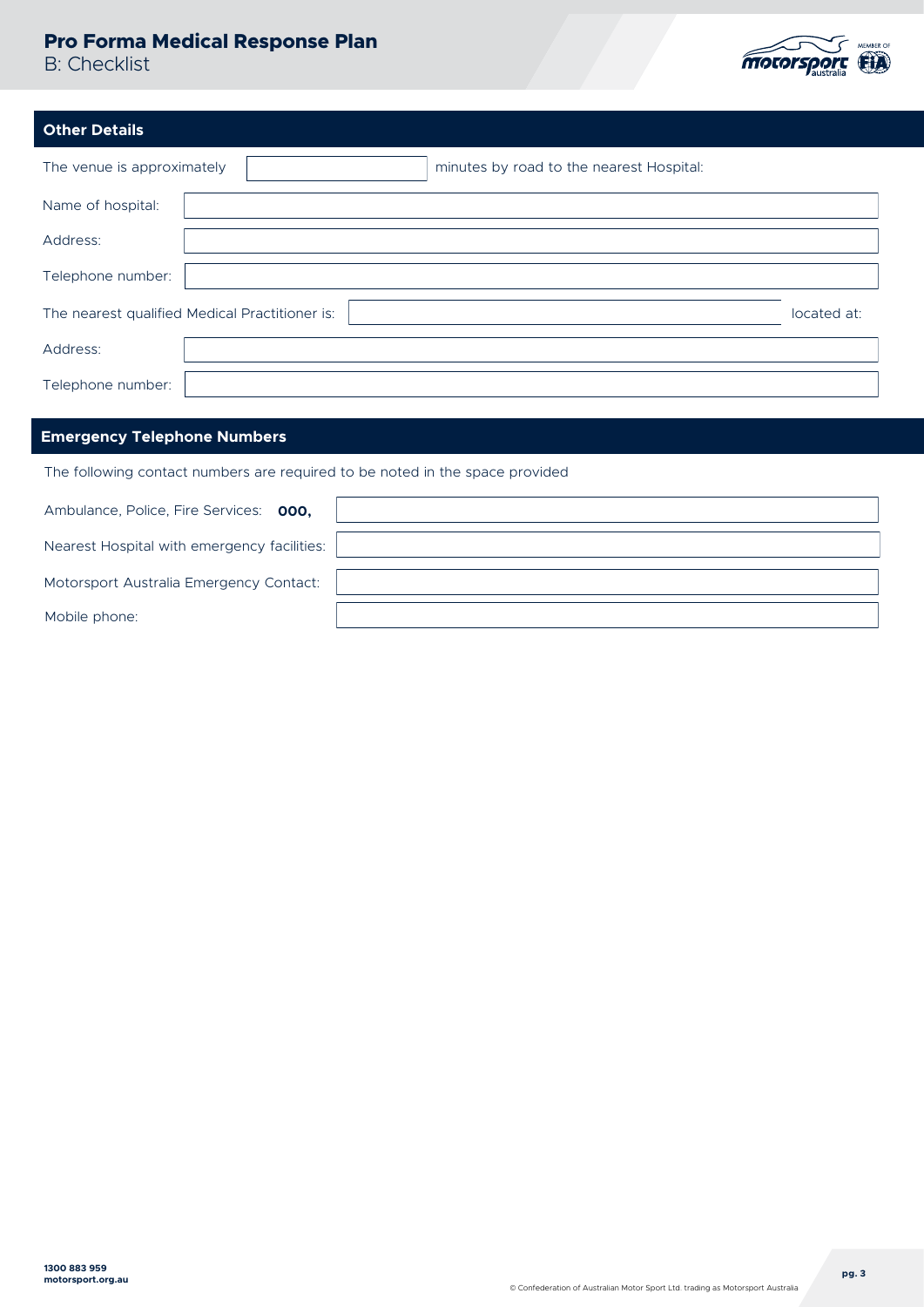Off Road - 2022



### **Safety 1st Checklist**

This checklist is designed for **Off-Road Event**.

- If the event being organised engages any external contractors which are suppliers of goods or services (other than members of the organising club, or catering or fuel supplying persons/organisations where the use of such persons/organisations is a requirement by the venue management and the use of the venue is conditional on such services), it will be necessary to fill out the Contractors List. (Document No:Motorsport Australia SF2.1)
- On the day of the event please fill out the Contractor Checklist (Document No: SF2.2) for each contractor attending the Event.

For more information in regards to **individuals** and **organisations** and if they are considered contractors refer to Contractors List.

This Checklist is non-exhaustive and should be used as a guide only. Each Organiser has the responsibility to identify hazards and assess record, address and review them in accordance with the Motorsport Australia Risk Management Policy.

|     | <b>EVENT PERMIT NUMBER</b>                |                                                                                                                                                                                                                                                                                                               |                                  |                                                           |
|-----|-------------------------------------------|---------------------------------------------------------------------------------------------------------------------------------------------------------------------------------------------------------------------------------------------------------------------------------------------------------------|----------------------------------|-----------------------------------------------------------|
|     | <b>EVENT NAME</b>                         |                                                                                                                                                                                                                                                                                                               |                                  |                                                           |
|     |                                           | <b>MOTORSPORT AUSTRALIA REGULATIONS AND PRELIMINARY REQUIREMENTS</b>                                                                                                                                                                                                                                          | <b>PLANNING</b><br><b>YES/NO</b> | <b>OPERATIONAL</b><br><b>YES/NO</b><br><b>IF NO = TRA</b> |
| 1.1 |                                           | Confirm or discuss with the Organisers/Clerk of the Course that the<br>Supplementary Regulations have been lodged with Motorsport Australia.                                                                                                                                                                  |                                  |                                                           |
|     |                                           | 1.2 Confirm with Motorsport Australia if Further Regulations/Bulletins<br>have been submitted to Motorsport Australia for approval?                                                                                                                                                                           |                                  |                                                           |
|     |                                           | 1.3 Discuss and consider with the Organisers/Clerk of the Course the plans for all entry forms to be<br>checked to ensure they are completed and signed by the appropriate competitor and crews.                                                                                                              |                                  |                                                           |
|     |                                           | 1.4 Confirm or discuss with the Organisers/Clerk of the Course that the Stewards<br>of the Meeting have been contacted and will be supplied with relevant<br>documentation & information prior to the commencement of the competition.                                                                        |                                  |                                                           |
|     | <b>OH&amp;S POLICY REQUIREMENTS</b>       |                                                                                                                                                                                                                                                                                                               | <b>YES/NO</b>                    | <b>YES/NO</b><br><b>IF NO = TRA</b>                       |
|     |                                           | 2.1 Discuss and consider with the Organisers/Clerk of the Course if the<br>event has its own Occupational Health and Safety Policy.                                                                                                                                                                           |                                  |                                                           |
|     |                                           | 2.2 Discuss with the Organisers/Clerk of the Course the most appropriate<br>location to place the OHS policy where it can be readily viewed.                                                                                                                                                                  |                                  |                                                           |
|     |                                           | 2.3 Discuss with the Organisers/Clerk of the Course if consideration has been given<br>to ensure all officials and competitors are aware of the OHS policy?                                                                                                                                                   |                                  |                                                           |
|     | <b>OH&amp;S CONSULTATION REQUIREMENTS</b> |                                                                                                                                                                                                                                                                                                               | YES/NO                           | <b>YES/NO</b><br><b>IF NO = TRA</b>                       |
|     |                                           | 3.1 Has the Organiser considered who will be the most appropriate person for<br>the Stewards to speak with in regards to health and safety issues?                                                                                                                                                            |                                  |                                                           |
|     |                                           | 3.2 Discuss and consider with the Event Organisers/Clerk of the Course<br>arrangements for specific meeting to be held with the Stewards, Organisers and<br>'Managers' of any venue (if approrpriate) before the event starts to establish<br>appropriate lines of communication, especially in an emergency. |                                  |                                                           |
|     |                                           | 3.3 Discuss and consider with the Event Organisers/Clerk of the Course if a health<br>and safety issue arises, is there a process in place for it to be dealt with?                                                                                                                                           |                                  |                                                           |
|     | <b>EMERGENCY PLANS</b>                    |                                                                                                                                                                                                                                                                                                               | <b>YES/NO</b>                    | <b>YES/NO</b><br>IF NO = TRA                              |
|     |                                           | 4.1 Discuss with the Organisers/Clerk of the Course the overall safety plan for the<br>event which should include public, competitors, crews and officials.                                                                                                                                                   |                                  |                                                           |
|     |                                           | 4.2 Are there arrangements for emergencies: fire/site evacuation?                                                                                                                                                                                                                                             |                                  |                                                           |
|     |                                           | 4.3 Discuss and consider with the Event Organisers/Clerk of the Course the<br>approrpriateness of fire equipment provided by the event to ensure its<br>suitablity and where appropriate, compliance to relevant regulations.                                                                                 |                                  |                                                           |
|     |                                           | 4.4 Discuss and consider with the Event Organisers/Clerk of the Course if they have<br>a plan to facilitate an emergency response in a remote part of the course.                                                                                                                                             |                                  |                                                           |
|     | <b>INCIDENT AND REPORTING</b>             |                                                                                                                                                                                                                                                                                                               | YES/NO                           | YES/NO<br><b>IF NO = TRA</b>                              |
|     |                                           | 5.1 Has the Organiser arranged to have adequate stocks of all relevant Motorsport<br>Australia forms, including Accident Report Forms; Incident Report Forms;<br>Injury Report Forms; TRA forms; TRA completion procedure?                                                                                    |                                  |                                                           |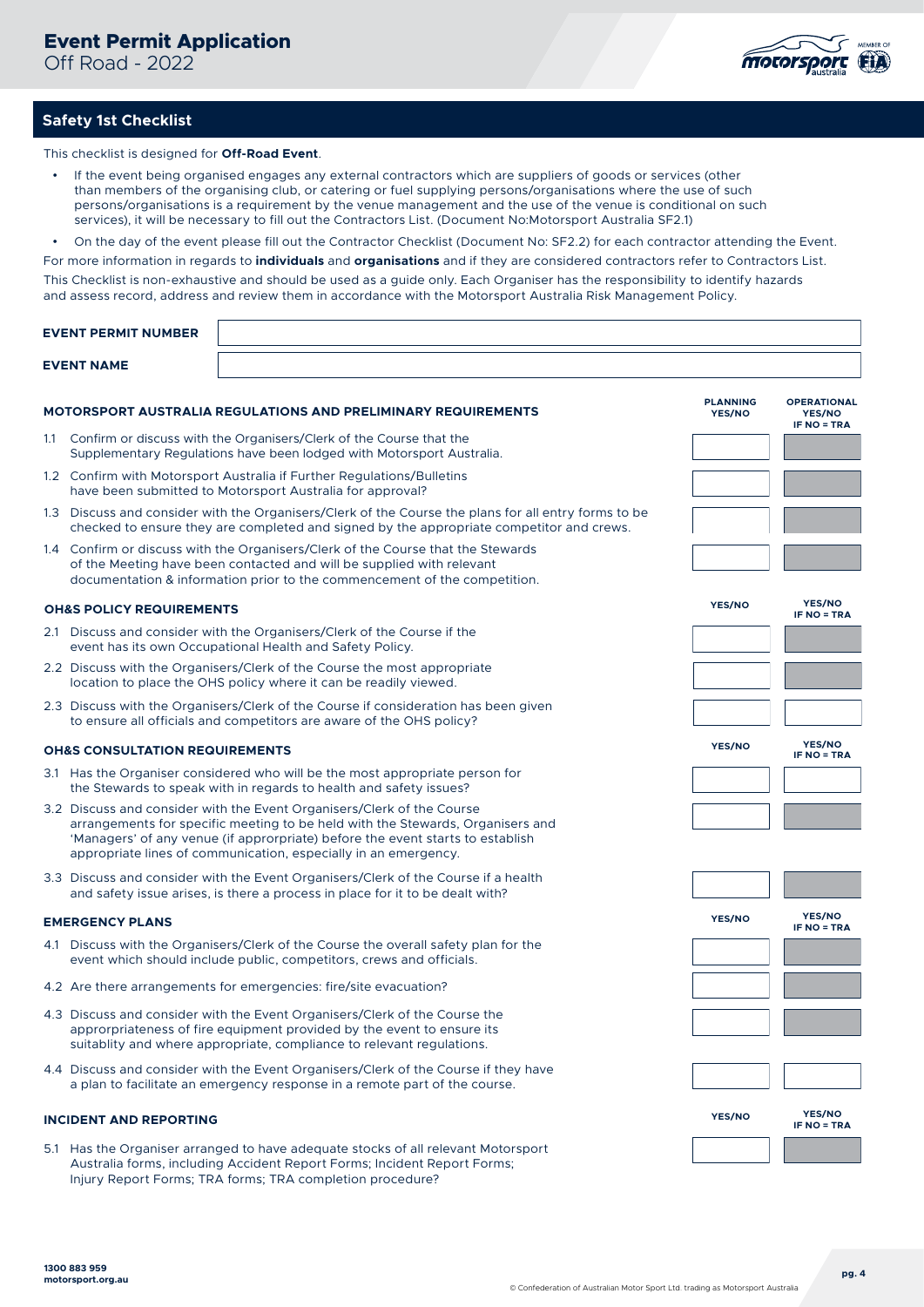### **Event Permit Application**

Off Road - 2022



| SITE SUITABILITY/EVENT SET UP                                                                                                                                                                                                                                                                    | YES/NO        | <b>YES/NO</b><br><b>IF NO = TRA</b> |
|--------------------------------------------------------------------------------------------------------------------------------------------------------------------------------------------------------------------------------------------------------------------------------------------------|---------------|-------------------------------------|
| 6.1 Having undertaken the course check, is it considered that the completion<br>areas (the route) is suitable for the use of competitors or crew?                                                                                                                                                |               |                                     |
| 6.2 Has consideration been given to non-competition areas (service areas/<br>parks, etc. regarding their suitability for the purpose)?                                                                                                                                                           |               |                                     |
| 6.3 Has consideration been given to areas where the public have been invited -<br>including spectator areas e.g. acceptability for the purpose, security, access,<br>way signs, prohibited areas, safety (including competing car run off), etc?                                                 |               |                                     |
| 6.4 Discuss with the Event Organisers/Clerk of the Course the plans for the<br>establishment of Rally Headquarters, scrutineering areas and service<br>parks to ensure smooth set up and running of these operations.                                                                            |               |                                     |
| 6.5 Has consideration been given by the Event Organisers/Clerk of the Course to the location of<br>areas for competitors once they arrive e.g. start, staging areas, service points/parks, etc. in<br>regard to the 'traffic management system' plans (access, routes in and out, parking etc.)? |               |                                     |
| 6.6 Has consideration been given by the Event Organiser/Clerk of the Course<br>to the location of areas for camping for competitors and families?                                                                                                                                                |               |                                     |
| <b>SITE INDUCTIONS/BRIEFINGS</b>                                                                                                                                                                                                                                                                 | <b>YES/NO</b> | <b>YES/NO</b><br><b>IF NO = TRA</b> |
| 7.1 Discuss and consider with the Event Organisers/Clerk of the Course arrangements<br>for a briefing/site induction for officials and competitors/crew.                                                                                                                                         |               |                                     |
| <b>BUILDING SUITABILITY</b>                                                                                                                                                                                                                                                                      | <b>YES/NO</b> | <b>YES/NO</b><br><b>IF NO = TRA</b> |
| 8.1 Has consideration been given by the Event Organisers/Clerk of the Course to<br>any structures (buildings, sheds, halls, rotundas, etc.) and their suitability - e.g.<br>their strength and suitability for the tasks that will be performed within?                                          |               |                                     |
| <b>FOOD AND CONTRACTORS</b>                                                                                                                                                                                                                                                                      | <b>YES/NO</b> | <b>YES/NO</b><br><b>IF NO = TRA</b> |
| 9.1 Discuss with the Organisers/Clerk of the Course any plans for food catering for the event.                                                                                                                                                                                                   |               |                                     |
| 9.2 Is it proposed to use an 'outside' contractor to dispense or sell food? $IFAN$<br>OUTSIDE CONTRACTOR IS PROPOSED, PLEASE ALSO COMPLETE THE CONTRACTOR LIST (SF2.1)<br>FOR EACH CONTRACTOR (Motorsport Australia Website - Safety 1st Contractor Checklist)                                   |               |                                     |
| 9.3 Are any other types of 'outside' contractors to be engaged by the event organiser.<br>IF AN OUTSIDE CONTRACTOR IS PROPOSED, PLEASE ALSO COMPLETE THE CONTRACTOR LIST (SF2.1)<br>FOR EACH CONTRACTOR (Motorsport Australia Website - Safety 1st Contractor Checklist)                         |               |                                     |
| 9.4 Has the event organiser made arrangements to be notified if<br>non-event contractors are entering the event?                                                                                                                                                                                 |               |                                     |
| <b>COVID PLANNING</b>                                                                                                                                                                                                                                                                            | YES/NO        | <b>YES/NO</b><br>IF NO = TRA        |
| 10.1 Does the venue have a COVID Safe Plan?                                                                                                                                                                                                                                                      |               |                                     |
| 10.2 Has the venue/event organiser completed the Motorsport Australia COVID-19 Venue Plan?<br>(Refer to Motorsport Australia website COVID-19 Event and Venue Plan)                                                                                                                              |               |                                     |
| 10.3 Has the plan been communicated with relevant stakeholders?                                                                                                                                                                                                                                  |               |                                     |
| 10.4 Has a COVID-19 checker been appointed for the event?                                                                                                                                                                                                                                        |               |                                     |
| <b>RECOVERY VEHICLES AND EQUIPMENT</b>                                                                                                                                                                                                                                                           | YES/NO        | <b>YES/NO</b><br><b>IF NO = TRA</b> |
| 11.1 Has the event organiser arranged the appropriate vehicle, plant and equipment<br>provisions for recovery operations?                                                                                                                                                                        |               |                                     |
| 11.2 Are the vehicles, plant and equipment fit for purpose, safe and appropriate for the<br>nature of the event?                                                                                                                                                                                 |               |                                     |
| 11.3 Have vehicles, plant and equipment been assessed and permitted (where required)?                                                                                                                                                                                                            |               |                                     |
| <b>OFFICIALS</b>                                                                                                                                                                                                                                                                                 | YES/NO        | <b>YES/NO</b><br><b>IF NO = TRA</b> |
| 12.1 Are all officials considered to be operating from a safe area/environment?                                                                                                                                                                                                                  |               |                                     |
| 12.2 Has consideration by the Event Organisers/Clerk of the Course been<br>given to the departure of officials from their designated areas?                                                                                                                                                      |               |                                     |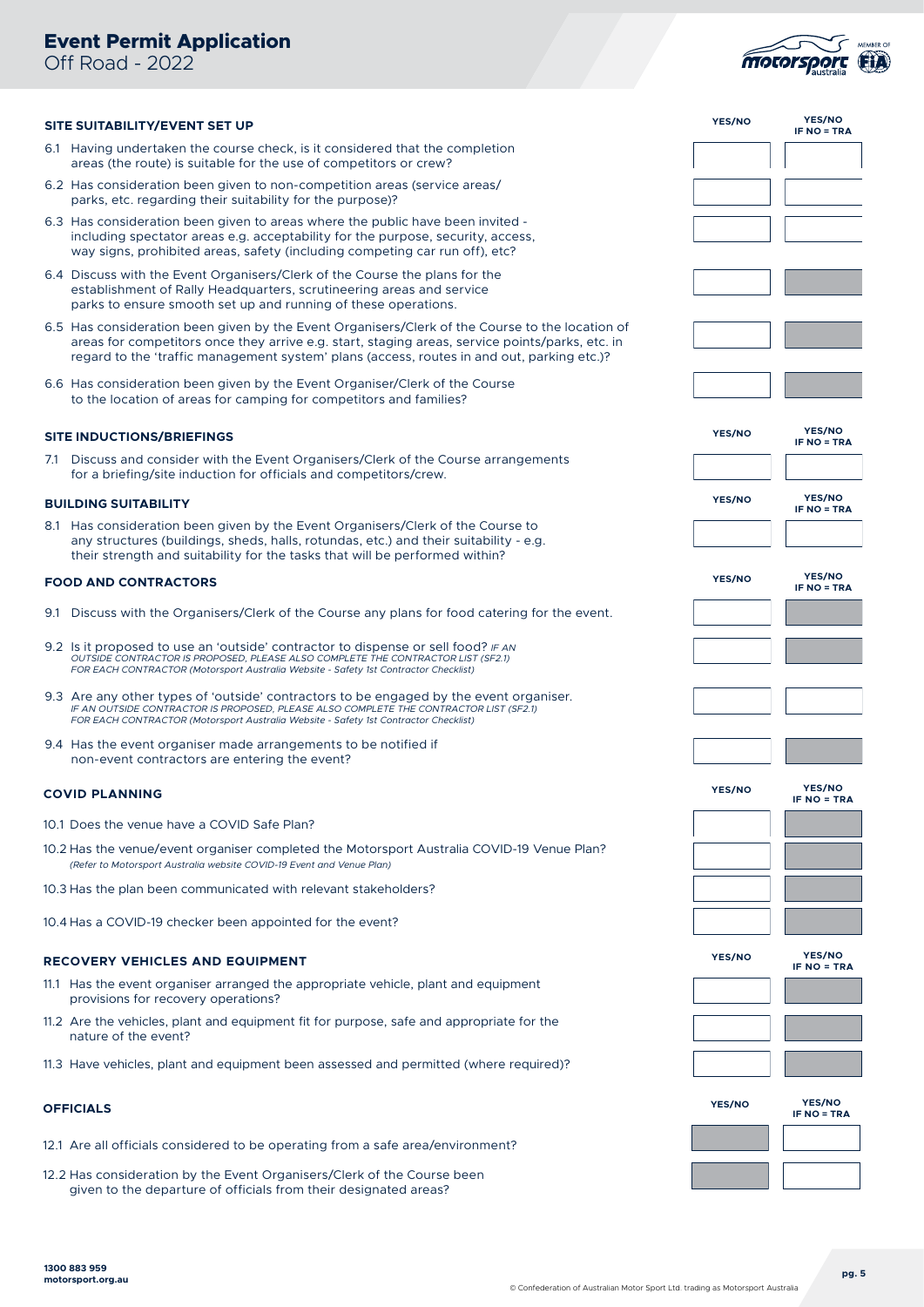### **Event Permit Application**

Off Road - 2022



#### **MISCELLANEOUS**

13.1 Discuss and consider with the Event Organisers/Clerk of the Course that all reasonable precautions to ensure electrical equipment planned to be used on the site is in working order.

#### **TRAFFIC MANAGEMENT & VENUE SET UP/TEAR DOWN**

- 14.1 Discuss and consider with the Event Organisers/Clerk of the Course for the exiting of the public from areas such as spectator points and service parks.
- 14.2 Discuss and consider with the Event Organisers/Clerk of the Course any arrangements for instructions that competitors may require if they retire or leave any part of the event route or event area?
- 14.3 Discuss with the Event Organisers/Clerk of the Course plans to ensure any temporary structures or areas used by the event are appropriately restored and secured at the completion of the event.

| YES/NO | <b>YES/NO</b><br><b>IF NO = TRA</b> |
|--------|-------------------------------------|
|        |                                     |
| YES/NO | YES/NO<br><b>IF NO = TRA</b>        |
|        |                                     |
|        |                                     |
|        |                                     |

### **Motorsport Passenger Ride Activity (MSPRA)**

| Will a MSPRA be conducted at the Event?                                                                                                                                            | Yes No |  |
|------------------------------------------------------------------------------------------------------------------------------------------------------------------------------------|--------|--|
| If yes, will the Event contain activities other than the MSPRA? $\begin{array}{ c c c }\hline & & \\\hline \end{array}$ $\begin{array}{ c c c }\hline & & \\\hline \end{array}$ No |        |  |

I confirm that I have read and understood the Motorsport Australia MSPRA Policy motorsport[.org.au/regulations/safety-integrity/policies/passenger-activity](https://www.cams.com.au/regulations/safety-integrity/policies/passenger-activity) and that each MSPRA will be conducted in accordance with that Policy.

Note: The Event Organiser must submit a request to Motorsport Australia to conduct an Activity at the Event that does not comply with, or which requires separate approval by Motorsport Australia, under the MSPRA Policy.